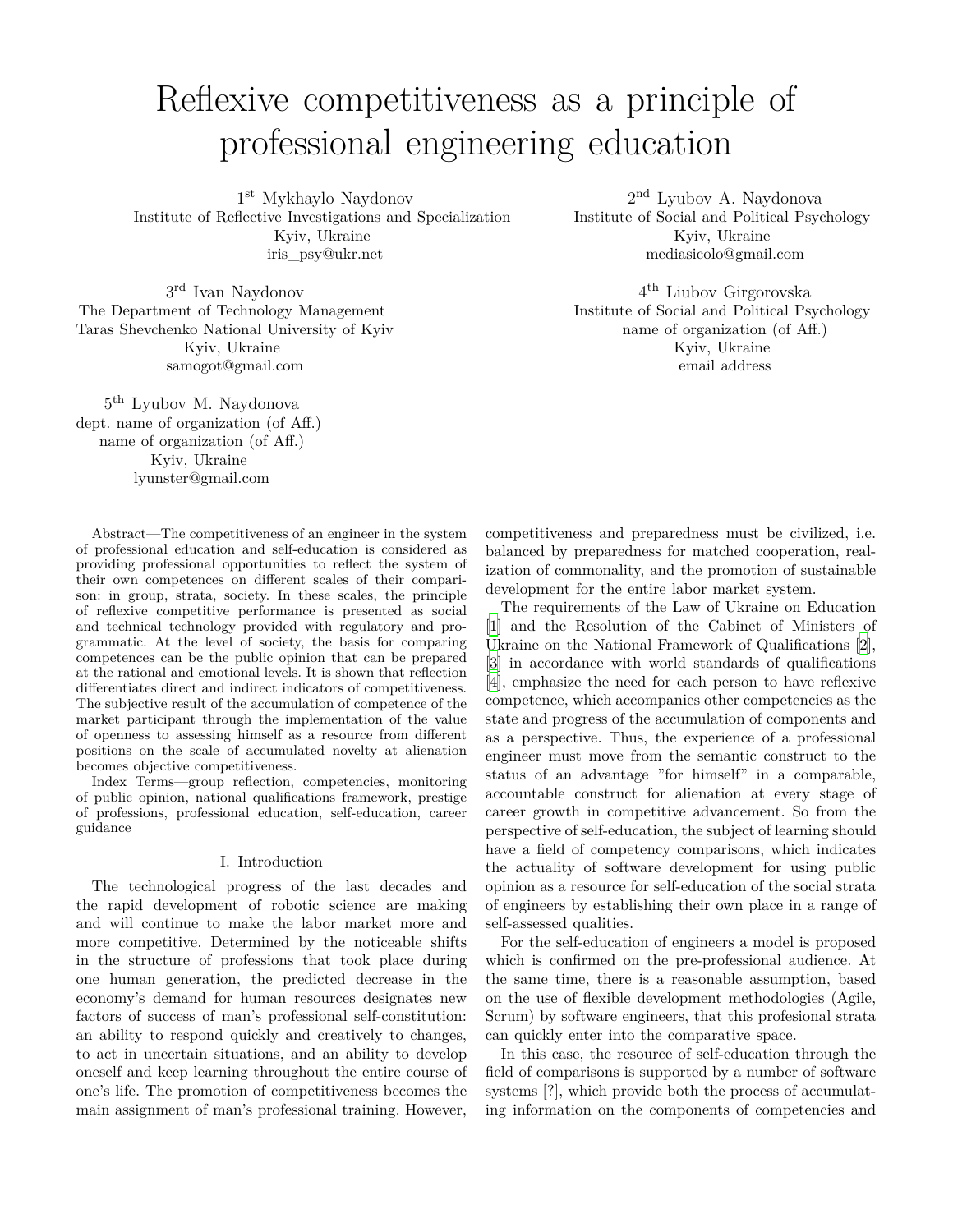parts of experience, and management of the comparison system by the organizer (teacher). Thus, a number of software systems represent a complex of information and education services and access to it.

That is why in psychological science and the practical training of a successful professional, a clear trend of intensification of the reflexive component is observed from the beginning of the 1980s [[5\]](#page-4-4)–[\[7](#page-4-5)]. The principle of reflexivity can be considered as the principle of constant development, reflexive modernization [\[8](#page-4-6)], [\[9](#page-4-7)], which generally corresponds with the contemporary state of the labor market and the growth prospects of its competitiveness. However, in the general process of providing the successful professional self-constitution of a person, a sphere of its realization shall not only be in the stage of professional training in relation to which it's mostly used, but also other stages of the process of professional self-constitution – more early stage of prevocational training (the stage of selecting one's first profession) and the stage of career development and occupation for the entire course of one's life.

#### II. The problem

The problem lies in the non-conformance of traditional approaches in man's training for professional selfconstitution to the demands and challenges of the contemporary labor market and contemporary trends in a specialist's training. In the increasingly widespread paradigm of "personal human-profession relevance", or "input relevance (fit)", stress is traditionally placed on promoting occupational guidance for senior pupils, mostly on the earlier stages of developing a professional career and creating integrated network tools of professional diagnostics to help in selecting a profession. It does not correspond with the contemporary self-regulatory mechanisms of the labor market, so it cannot serve the function of ensuring the successful professional development of an individual.

## III. Objectives

Taking into account what was said above, we can state that there is a need to implement new principles in a person's training for successful professional selfconstitution. In combining the two aforesaid theses (the growing competitiveness of the labor market imposing new demands for man's competitiveness and the dominating trend of strengthening the reflexive component in professional training), we can speak of reflexive competitiveness as a key condition for successful professional selfconstitution. Thus, the purpose of this notification is to specify the principle of reflexive competitiveness as the new principle of man's training for successful professional self-constitution in the contemporary labor market.

## IV. Results and Discussion

Reflexive competitiveness – it's quality of the labor market's subject which is determined by such a subject's having the benefits of one who bears reflexive competence – the capability to act in new unusual problematic situations in which there is conflictness (with a varying degree and volume of uncertainty), the ability to rethink and discover methods of changing the situation that are relevant for the new conditions. While making decisions aimed at competition in a certain situation, the Subject simultaneously reflects the role of his/her own limitations and resources, mirrors and creates new narratives of changes in him/herself and in the situation, and predicts development trends of the entire system of different subjects' interaction.

At the level of mechanism, the reflexive competence corresponds with maximum levels of self-mobilization of conceptual indicators [\[10](#page-4-8)]–[[15\]](#page-4-9) characterizing the involvement of different types of reflection. From the practical procedure-oriented point of view – it is determined (grasped) by the sum of the intermediate uppermost levels of demonstrating the positions of competence in the reflexive circle of discussion [\[14](#page-4-10)].

The principle of reflexive competitiveness in man's training for professional self-constitution means the subordination of this process to some assignments: man's gaining the capability to realize and knowingly underline his own qualities to transform them into an advantage; to stand against demotivating views of him/herself as being incapable, based on the possibility, provided by the frame of qualifications, to gain the necessary level of qualification at another time (in this way, the problem of capabilities arises – the basis of the paradigm of "input relevance" in professional orientation and professional training); to stand against evaluations by accumulating competences which, at the time, haven't reached the criterion level of development; to plan points (stages) of their victories: recognition of benefits while recruiting, entering into agreements on zones of professional development and professional accomplishments, agreeing upon criteria of labor efficiency etc.

Practical realization of the principle bases on the vision that the competence exists in the group of reflexive training workshop [[12\]](#page-4-11) where competences acquire "materiality" and become obvious and widened due to the need to correspond with a challenge of one level or another all the time. Movements in a group according to a shown competence with a physical change of location in the circle of discussion, acquiring preferences in this circle give a human possibility to visualize and materialize one's own manner of competences by comparing oneself with others. The openness of the individual for an evaluation determining his/her level of competence, for acceptance of a task of using the results of the evaluation to accumulate the qualities which turned out to be diminished at the moment of evaluation and so forth are directions of such a practical realization of the principle. A system of representative reflection [[12\]](#page-4-11) provides the individual with the possibility to compare him/herself with others at the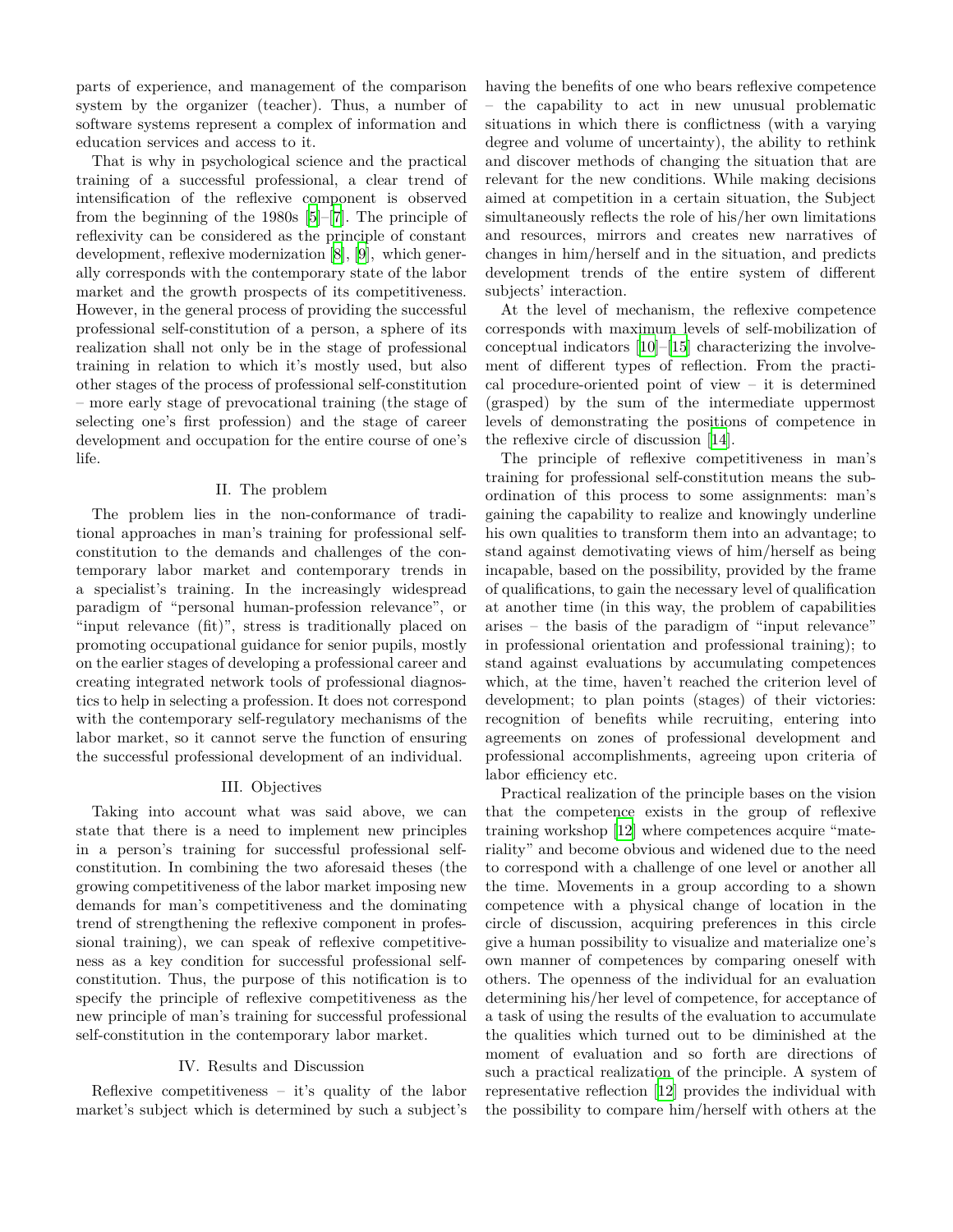state level (level of communities and national level) and to conduct a comparison of grouped subjects with each other.

We described the operation of the principle of reflexive competitiveness from positions of internal assessment by an individual him/herself as a labor resource. From the side of the external evaluator (recruiter, manager), this principle also widens the system of thinking with due account of one's own place in the system: guides towards the evaluation of not only the present state of competence of a potential (applicant) or real employee, but also a perspective on its accumulation at a particular time, making a decision about a definite applicant not on the basis of absolute values of his/her benefits, but benefits in relation to the capabilities and special characteristics of the employer company (present state and prospects of development for providing career progress, the demand (or its absence) for team work, distinctions of management style, etc.); creates a sense of one's own activity in the context of the development of the labor market in general.

Thus, on the basis of the principle of reflexive competitiveness, a new approach in providing professional self-constitution may be developed – the approach of "cumulative relevance in a reflexive environment".

Stages of the principle implementation.

1) Theoretical analysis of professional selection concepts. The suggestion of the principle of reflexive competitiveness bases itself upon dynamics of changes in approaches to man's training for professional development and career growth, which has been observed in foreign scientific thought since the 1960s. The theories of "personal human-profession relevance" which were popular until then were replaced with system theories of career development that took into account social environment (Egan & Cowan, 1980), with cyclical theory of professional selection that considered complicacies in career development (Super, 1990), and finally, with theories of chaos in career development that attracted attention to small factors in bifurcation points ("butterfly effect", Bright & Pryor, 2005).

The theory of occupational prestige by Donald J. Treiman (1976) may be considered a noticeable event in the development of career growth theories and approaches to providing professional development. It marked a shift away from linear determinism and individualisticity (personal relevance to a profession). However, in the former Soviet states, a vain and simplified comprehension of prestige value was formed as some halo: it has a noticeable influence on a subject in selecting a profession but is in fact not important and its real meaning is not realized. And we are promoting the idea that the social mechanism of occupational prestige with an orientation on the hierarchy of its social meaning at its base not only helps in deriving power, credentials and acquiring self-esteem, but also influences the professional development of the individual throughout his/her entire professional life.

- 2) Operationalization of the principle on the basis of the group reflexivity theory. (M.Naydonov, 1989 1995; 2008 2010) [\[10](#page-4-8)], [\[11](#page-4-12)],[[13\]](#page-4-13), [[16\]](#page-4-14)–[\[19](#page-4-15)]. Group reflection is defined by us as a multilevel intraand inter-psychic system of rethinking of contents, senses, and resources. The levels of reflexivity – reflecting (separating), understanding (realizing) and converting (constructing) – are specialized means of penetration into a problem and its transformation and dismantling, each of which has its relevance in a discourse. And interaction of means of penetration into the problem and its dismantling precisely provides the most integral penetration into the essence of the phenomenon.
- 3) Empirical studies at the local level. The empirical grounds of the group reflexivity theory were formed by empirical studies of discursive thinking conducted in the format of solving small creative quick-wittedness tasks by groups of test subjects consisting of 3-4 persons each. The second level of the reflexivity study is a practical realization of theory provisions in technology developed on its basis of reflexive creative training practicum, which created the possibility to increase the number of persons who simultaneously take part in a reflexive event (both subjects and testees at the same time) to up to 50.
- 4) Empirical studies at the national level. The third level is a study of reflexivity in large groups (thousands of people). For this purpose, a corresponding tool was created – a specialized interrogatory (diagnostic) module in which an idea of public welfare as a collaboration of researchers, respondents and direct performers (interviewers) was procedurally and technologically realized. The tool is secured by mechanisms which guarantee its reliability and the validity of data and allows both the rational and emotional component of thought to be explored. (It was used in monitoring public opinion in the last stages of the study where work with a web tool was organized through network of 60 schools in all 26 regions of Ukraine in cities, towns and villages for the representation of Ukrainian youth and the adult population  $(N = 2439)$ . Free usage of the web resource is possible for future comparison with a random on-line survey  $(N > 12000)$ .

On the initial stages of the monitoring, a statement was revised that the perception of the labor market's participants of the world of professions through the evaluation of their prestige value (found in the market economies) are a psychological component of regulating the labor market. A criterion of general and special was applied according to which the perception of the connection between the prestige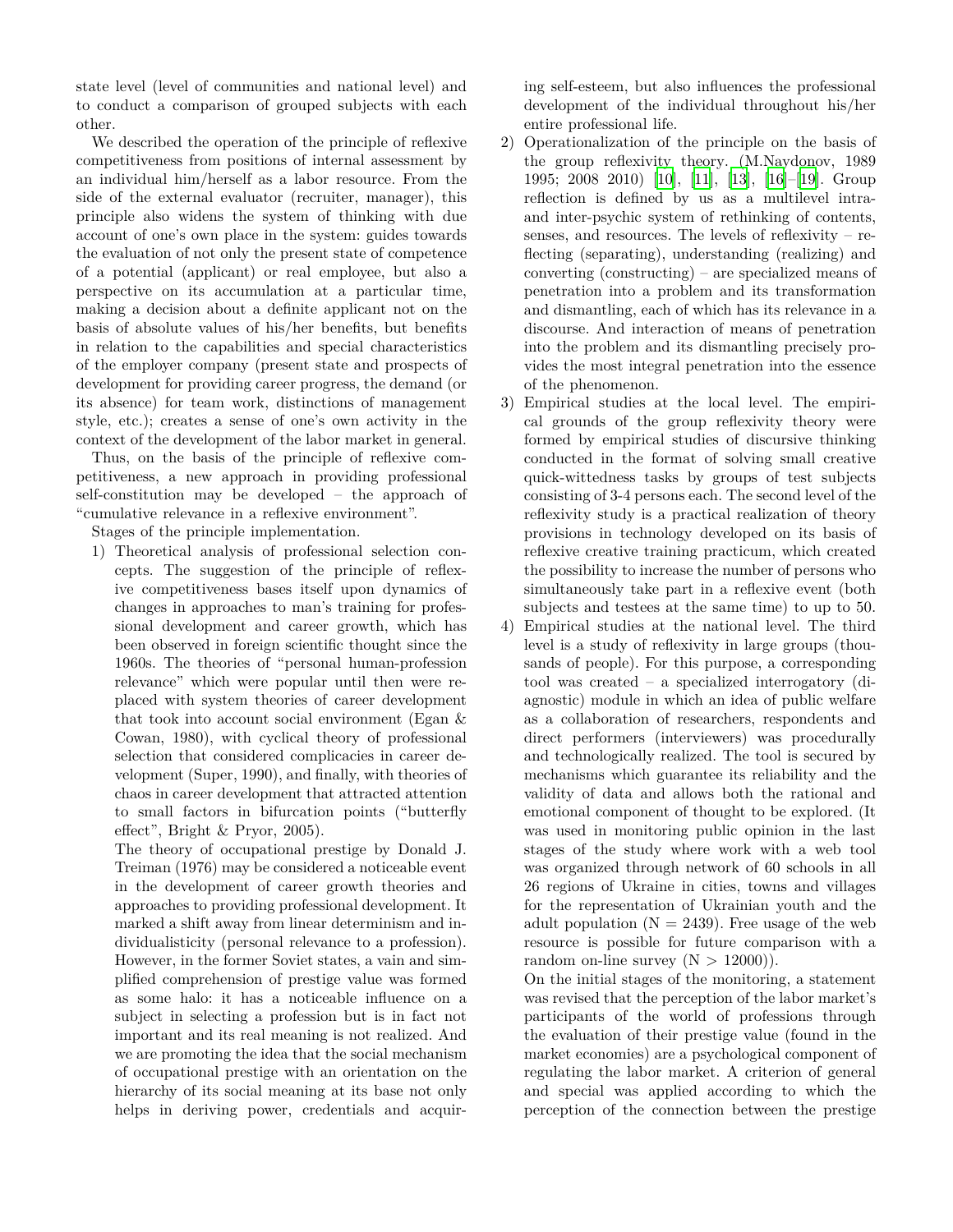value, competition and labor shortage is different in market and planned regulation.

The received data demonstrate, firstly, that in Ukrainian sampling, there is at present a part of market participants who possess nonmarket beliefs about the hierarchy of qualification levels in the world of professions that they have inherited from a previous historical stage. Secondly, the monitoring data show that an orientation on professional selfconstitution in youth is somehow different from the orientation of the adult population, i.e. previous generations, and correspond with market mechanisms to a greater extent: to a greater extent than adults, youth orientate themselves in profession selection orientated towards prestige value, revenue, career, and have better developed professional plans. At the same time, they continue to be a carrier of constrained stereotypes – regulators of the planned economy (such as, for example, "it's necessary to select a profession once and for the entire life"), that carries a threat of noncompliance with the mechanism of professional selection, for the acquisition of dynamics of changes in the world of professions. The youth has a low awareness of the National Framework of Qualifications being implemented in Ukraine, inappropriate beliefs about requirements on different levels of qualifications, and show a trend of avoiding self-evaluation as a labor resource. Such phenomena require reflexive rethinking.

To evaluate the development of the reflexive component of the environment, an index of the reflexive capacity of the environment of communication  $(RCEC)$  is created [\[17](#page-4-16)]–[[21\]](#page-4-17). It is calculated as a sum of points according to two scales, each of which contains 4 questions (8 items in general) (compared to presentation – there are  $5$  and  $10$  respectively): How often do you discuss with your family members: 1) feelings, 2) relationships, 3) knowledge, 4) experience; and Does it happen that you note in your reflections and talks new: 1) feelings, 2) relationships, 3) knowledge, 4) experience. Each question is evaluated subjectively with 1 to 5 points: never – 1, seldom – 2, sometimes – 3, often – 4, very often – 5. Thus, the range of values of the RCEC index is – minimum 8, maximum 40 points.

In general, the empirical data confirm that the level of the reflexive environment of communication correlates with positive market trends of professional self-constitution. Positive significant correlations of the values of the capacity of the reflexive environment with competitiveness and an understanding of qualifications demonstrate that: a correlation exists between how often children discuss reflexive topics in the closest environment with a large understanding and acceptance of levels of qualifications and readiness for competition. The reflexive environment is also related to progressive factors of evaluation of the prestige value of professions and the depth of professional development planning.

5) Technologization of the principle of reflexive competitiveness. The principle of reflexive competitiveness is taken as a basis of the representative reflexivity technology [[12\]](#page-4-11) It is based on a comparison of personal data with data of representative selection [[12\]](#page-4-11). Its approbation (8 groups of pupils of senior school both from city/town and village schools in 5 regions of Ukraine with a total number of over 150 persons) demonstrated its efficacy with regard to launching a reflexive process of comprehension by study participants of their beliefs in the sphere of professional self-constitution. The questions of participants in the representative reflexive procedure concerning identified distinctions in data ("Why? (data are different)", "Which data are "right"?, etc.) with further question contents going beyond the frames of their list suggested in the study serve as indicators of spreading the reflection.

# V. Conclusion

Therefore, the proposed model of reflection in the preprofessional audience of self-education of the subject of learning, including in the engineering field, through the field of comparisons of their competences among its strata is possible, which allows conclusions to be drawn.

- 1) Reflection differentiates direct indicators of competitiveness and indirect indicators. This implies the necessity to introduce the monitoring of direct indicators of competitiveness.
- 2) The application of the principle of reflexive competitiveness in the format whereby it is used in mass studies and the transformation of the approach to occupational guidance on the basis of the representative reflection theory provide positive results and thus reasons to evaluate the suggested principle of reflexive competitiveness as a promising one for promoting successful self-constitution in the contemporary labor market.
- 3) Efforts in the sphere of a person's training for successful professional self-constitution shall be directed towards: the development of professional education as a reflexive process aimed at promoting the competitiveness of the individual; development of the reflexive environment of communication; implementation in the professional education of the group reflexive technologies according to the principle of reflexive competitiveness (accumulation of competence of the market participant as openness of oneself as a resource from different positions on the scale of accumulated newness), development of resource recommendations concerning evaluation; creation of the professional orientation system taking into account the condition and forecast of the regional labor